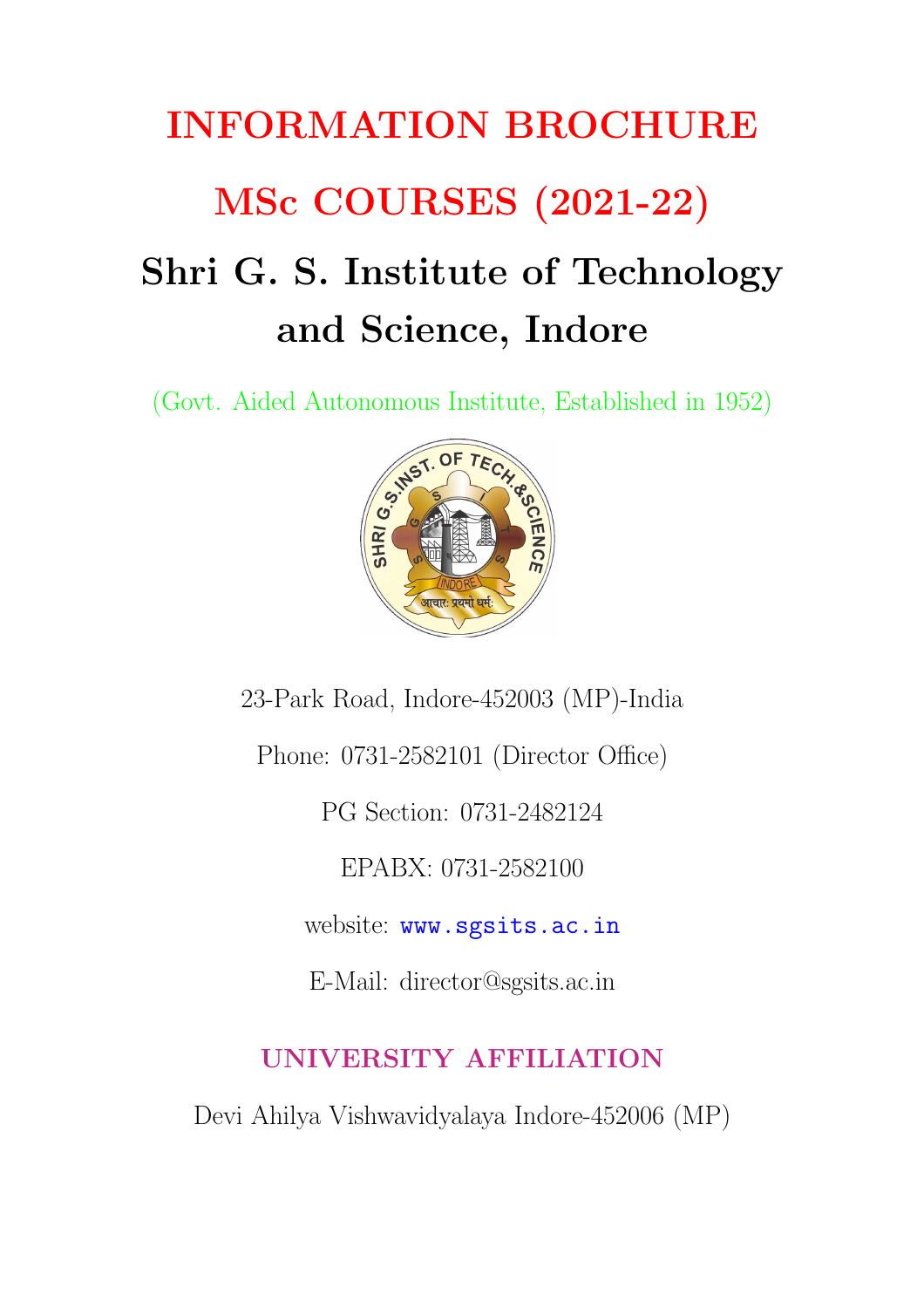

#### . VISION

A front-line institute in Science & Technology making significant contribution to human resource development envisaging dynamic needs of the society.

#### MISSION

To generate experts in Science & Technology relevant to society for its accelerated socioeconomic growth in professional and challenging environment, imparting human values.

#### QUALITY POLICY

To pursue global standards of excellence in all our endeavors namely, teaching, research, consultancy and continuing education and to remain accountable in our core and support functions through processes of self-evaluation and continuous improvement.

#### CORE VALUES

- Develop human resources to serve the nation
- Recognition of teaching as a unifying activity
- Nurture integrity, creativity and academic freedom
- Retain a willingness to experiment with new paradigm

#### OBJECTIVES

- To educate and train Under Graduate and Post Graduate level professionals who can become leaders in the field of Engineering and Technology.
- To use state of the art modern instructional techniques and technology to the best advantage in the delivery system so as to enrich students in achieving their education and professional goals.
- To provide educational opportunities to persons already employed or engaged in business, by allowing them to pursue Part-Time Degree without interrupting their careers and without any compromise on the quality of education.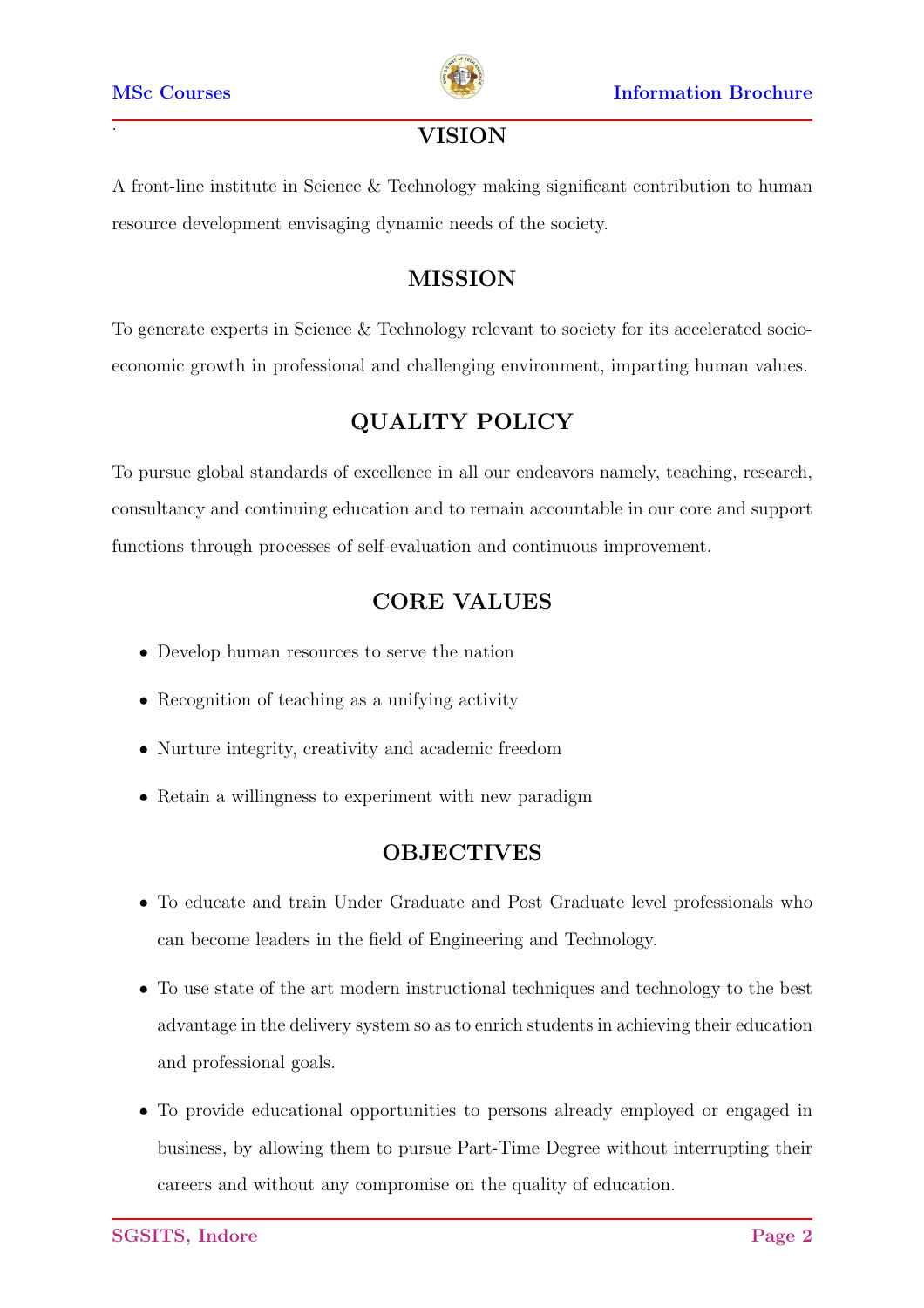

#### FOREWORD

This premier institute in technical education has paved its way for 66 years to achieve Academic Excellence through untiring efforts of its well-recognized faculty members with advanced laboratories. Today, in this vibrant commercial capital of Madhya Pradesh, our institute attracts brilliant and top-ranking students of UG, PG and PhD levels from across the country for its 10 Under Graduate, 26 Post Graduate and various PhD Programmes in disciplines which are contemporary, challenging and rewarding. Our students excel in all civil services exams with various competitive fields. Large numbers of students are selected through Campus Interviews. This position have been achieved through industrial interaction research environment, personality developments, sports, library, keen interest of students in their studies and participation in activities of professional bodies like IEEE, IE(I), ISTE, IGS, IWRS, ASE, IPA, IHPA, SAE etc. The students of our institute have been among the toppers of all India GPAT Exam. and GATE Exam. In 2018, Department of Pharmacy of this Institute has been ranked at  $97<sup>th</sup>$  position in all India ranking of National Institute ranking framework (NIRF), Ministry of Human Resource Development, Government of India. As per Washington accord standards, various engineering disciplines for UG and PG courses of the institute are accredited by National Board of Accreditation (NBA) of Government of India. This information brochure provides brief description of the activities of the institute and its Programmes, which will help you to decide about future.

I extend my warm invitation to you to this premier institute.

Prof. Rakesh Saxena Director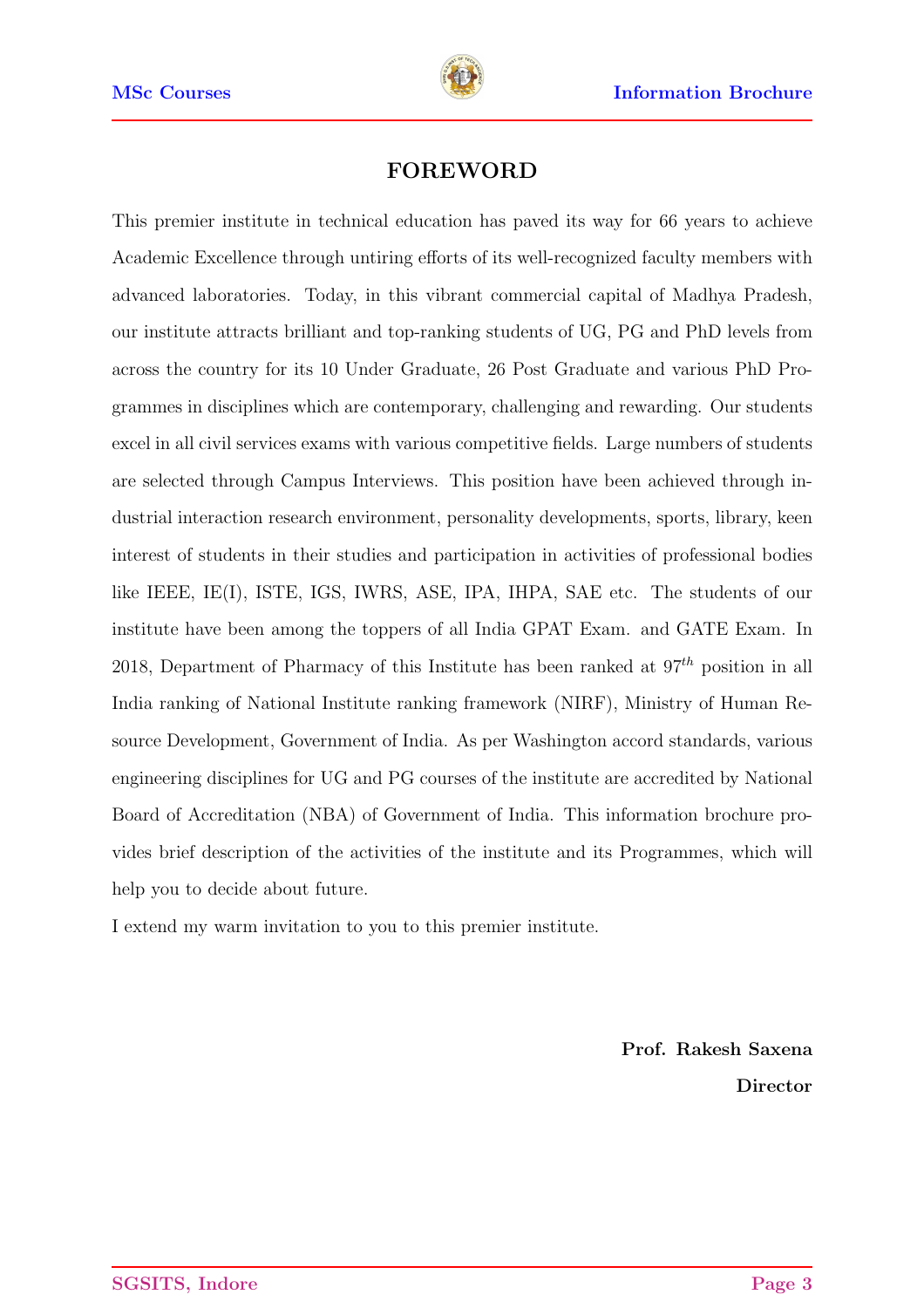

# **Contents**

| The Institute<br>$\mathbf 1$ |                                                                       |                  |
|------------------------------|-----------------------------------------------------------------------|------------------|
| $\overline{2}$               | Master of Science (MSc)                                               | $\overline{5}$   |
|                              | 2.1                                                                   | 6                |
|                              | 2.2                                                                   | 6                |
| $\bf{3}$                     | <b>Reservation Policy</b>                                             | $\boldsymbol{6}$ |
|                              | 3.1                                                                   | 6                |
|                              | 3.2                                                                   | 6                |
|                              | 3.3                                                                   | $\overline{7}$   |
|                              | 3.3.1                                                                 | $\overline{7}$   |
|                              | Persons With Disabilities/Physically Handicapped (PH)<br>3.3.2        | $\overline{7}$   |
|                              | 3.3.3                                                                 | $\overline{7}$   |
| 4                            | <b>Online Counselling</b>                                             | 7                |
| $\overline{5}$               | <b>Online Fee Submission</b>                                          | 8                |
| 6                            | <b>College Level or Spot Round Counselling</b>                        | 8                |
| $\overline{7}$               | <b>Admission Cancellation Policy</b>                                  | 8                |
|                              | 7.1                                                                   | 8                |
| 8                            | <b>Instructions for Selected Candidates</b>                           | 9                |
| $\boldsymbol{9}$             | <b>Important Date/Schedule for Admissions in MSc Applied Sciences</b> | 10               |
|                              | 10 Fee Structure for MSc Applied Sciences                             | 10               |
|                              | 11 Hostel Fee                                                         | 11               |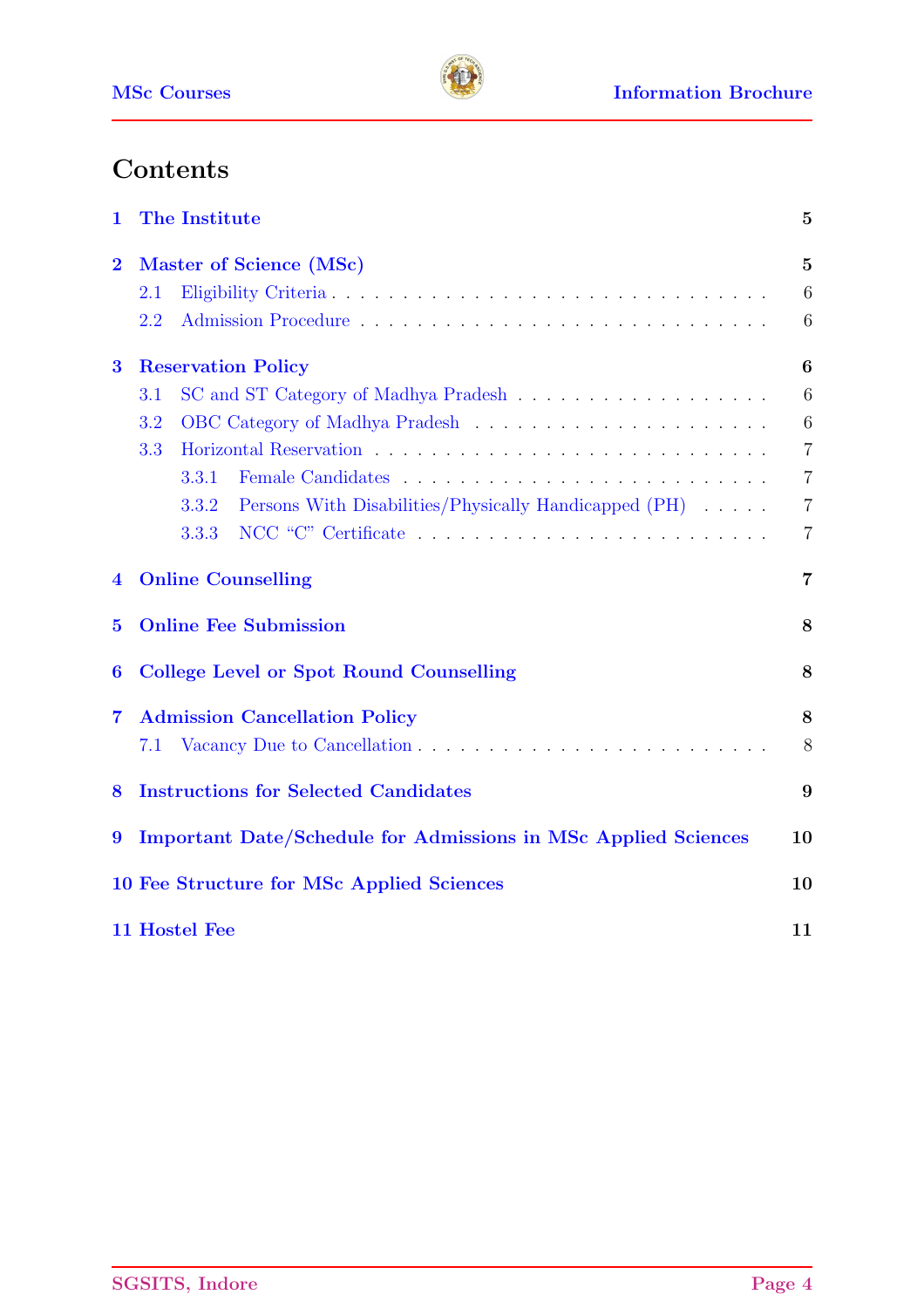

## <span id="page-4-0"></span>1 The Institute

Shri Govindram Seksaria Institute of Technology and Science is the first autonomous technical institute in the state of Madhya Pradesh and is one of the front-line institutes in the nation. It is known for imparting quality technical education, and bright students of the state aspire to take admission in this Institute.

The Institute was established in 1952 with three branches of Engineering namely Civil, Mechanical and Electrical Engineering, and now it offers 10 Undergraduate Programmes and 26 Postgraduate Programmes. About 100 research papers are being published every year in journals of national and international repute. About 750 Students in Under Graduate, 450 in Post Graduate and 20 in PhD Programmes are admitted every year.

The Institute has been identified as a Center for Quality Improvement Programme (QIP) by AICTE, New Delhi for PhD in all the faculty of Engineering. Most of the UG Programmes and some of the PG Programmes have been accredited by National Board of Accreditation, AICTE, New Delhi.

The Institute has been recognized as a lead Institute in the Technical Education Quality Improvement Programme (TEQIP), a World Bank assisted project of Govt. of India. Moreover, the institute has been active in performing various activities under the schemes such as Unnat Bharat Abhiyan, Skill Development Programs, Center for Innovation, Design and Incubation, Start-Up Cell etc. approved by State and Central Government.

# <span id="page-4-1"></span>2 Master of Science (MSc)

The institute offers admission to MSc Applied Science in the stream of Applied Physics, Applied Chemistry and Applied Mathematics. The courses are affiliated with Devi Ahilya Vishwa Vidyalaya (DAVV), Indore. MSc applied science is a regular/full time, 2-year (4 semester) and non-sponsored course. During the course students are not entitled for any scholarship. Also, if the number of candidates applied for the MSc courses are less than 20% of the total seat of the course, admission shall not be offered to the candidates in these courses.

| Department                      | Course/Specialization   | <b>Essential Qualification</b> | <b>Seats</b> |
|---------------------------------|-------------------------|--------------------------------|--------------|
| $\&\perp$<br>Applied<br>Physics | MSc Applied Physics     | BSc in appropriate subject     | -13          |
| Optoelectronics                 |                         |                                |              |
| Applied Chemistry<br>&          | MSc Applied Chemistry   | BSc in appropriate subject     | -13          |
| Chemical Technology             |                         |                                |              |
| Applied Mathematics $&$         | MSc Applied Mathematics | BSc in appropriate subject     | -13          |
| Computational Science           |                         |                                |              |

Table 1: Master of Science Course Offered by the Institute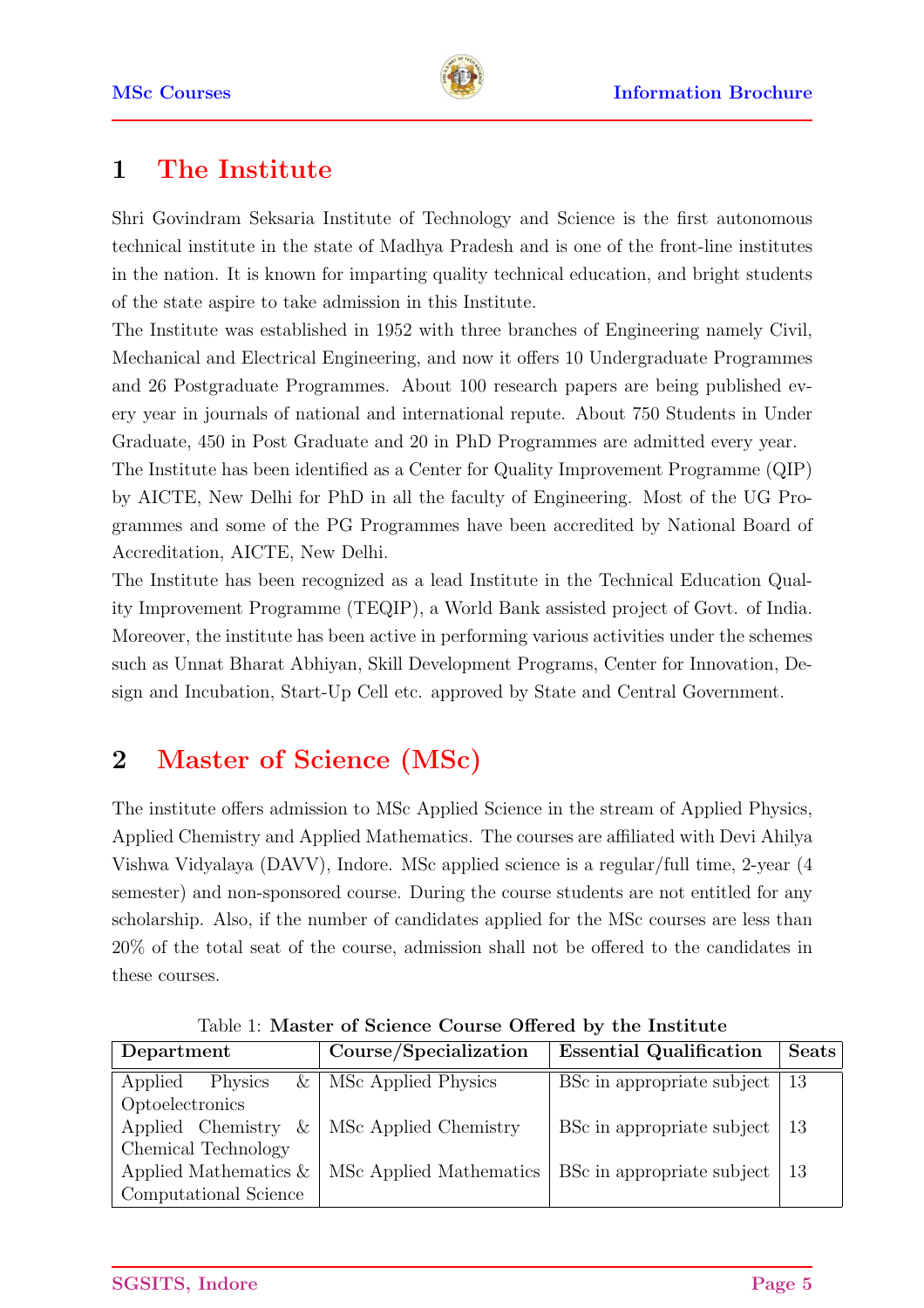

#### <span id="page-5-0"></span>2.1 Eligibility Criteria

For seeking admission in MSc Applied Science, candidates must have BSc degree in appropriate discipline passed with minimum 45% marks. Eligibility criterion will be as per the guidelines of Devi Ahilya Vishwa Vidyalaya (DAVV), Indore. For more details candidates are advised to visit the website <www.dauniv.ac.in>.

#### <span id="page-5-1"></span>2.2 Admission Procedure

The candidates seeking admission in MSc Applied Science are advised to vist institute website <www.sgsits.ac.in>. For MSc applied science, only those candidates applications will be accepted who have applied through online mode and have submitted registration fees on or before the last date of the application.

## <span id="page-5-2"></span>3 Reservation Policy

As notified by the state government of Madhya Pradesh, 16, 20 and 14 percent seats of sanctioned intake shall be reserved for the candidates belonging to the category of Scheduled Caste (SC), Scheduled Tribe (ST) and Other backward class (OBC) (excluding creamy layer), respectively. Remaining seats are for unreserved (UR) candidates. Seats reserved horizontally under UR category is only for MP domicile candidates, remaining are available for MP domicile as well as non-domicile candidates as per their merit. SC/ST/OBC candidates belonging to other states (Not having domicile of Madhya Pradesh) shall be considered in unreserved category.

#### <span id="page-5-3"></span>3.1 SC and ST Category of Madhya Pradesh

A candidate claiming reservation under either SC or ST category of MP shall have to produce a certificate in Proforma- $1(A)$  or Proforma- $1(B)$ duly signed by the competent authority of Government of Madhya Pradesh.

#### <span id="page-5-4"></span>3.2 OBC Category of Madhya Pradesh

A candidate claiming reservation under OBC (excluding creamy layer) category of MP shall have to produce a certificate in Proforma- $2(A)$  or Proforma- $2(B)$  duly signed by the competent authority of Government of Madhya Pradesh. Along with the OBC certificate, if issued before 30th April, 2016, the candidate should also bring his/her family income certificate in Proforma-10 duly signed by the competent authority of Government of Maddhya Pradesh.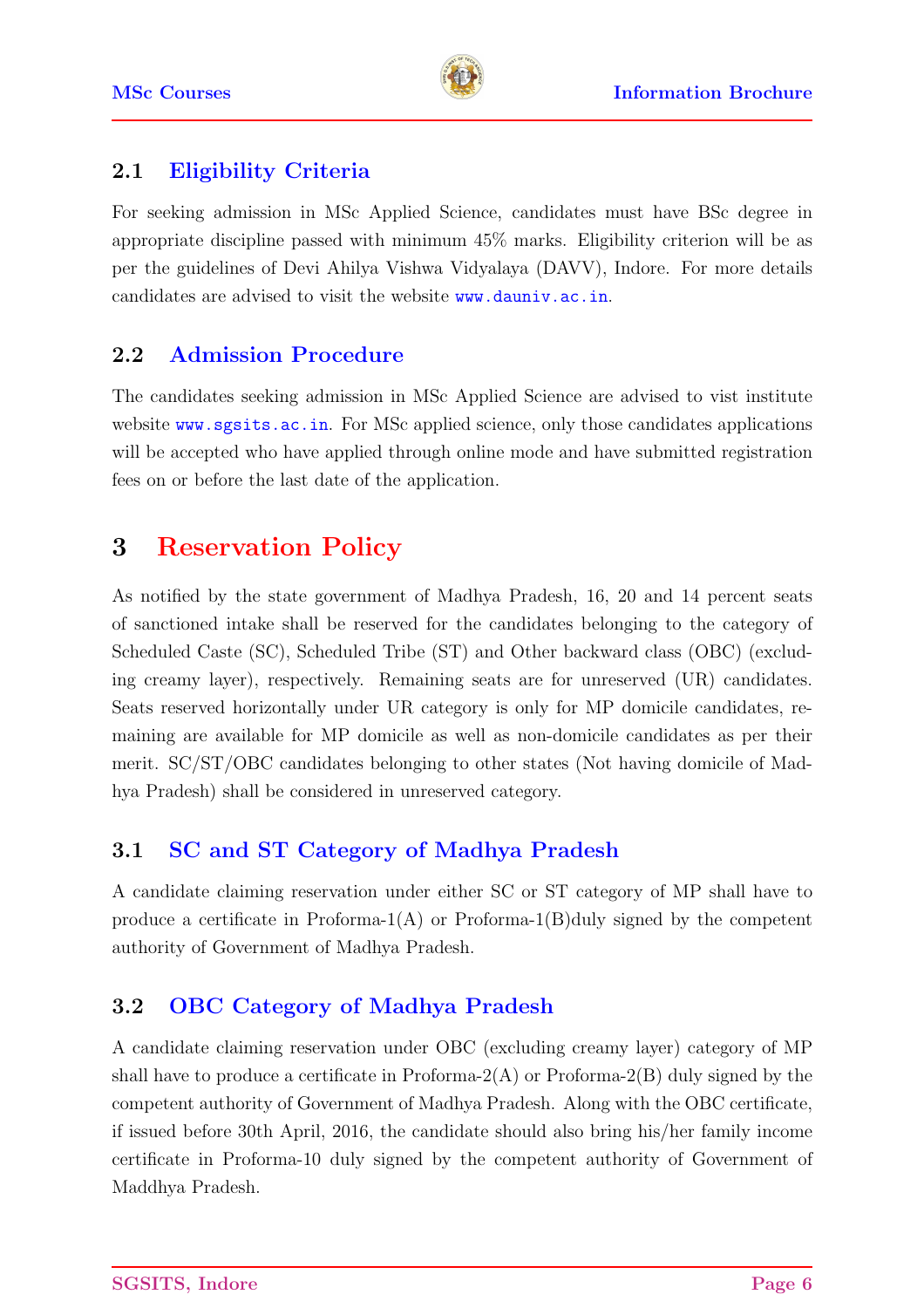

#### <span id="page-6-0"></span>3.3 Horizontal Reservation

<span id="page-6-1"></span>As per the Government of Madhya Pradesh reservation policy the horizontal reservation shall be compartmentalized for the following categories.

#### 3.3.1 Female Candidates

Thirty percent seats in each category viz. UR, SC, ST and OBC shall be reserved for the female candidates having domicile of Madhya Pradesh. Seats remaining vacant in female quota of a category shall be filled by converting that seats into Open Quota (OPQ) of the same category. Even if the OPQ of that category does not get filled then these vacancies shall be filled by converting them into OPQ of other categories as per the procedure laid down in Rule.

#### <span id="page-6-2"></span>3.3.2 Persons With Disabilities/Physically Handicapped (PH)

Three percent seats in each category viz. UR, SC, ST and OBC shall be reserved for candidates with disability percentage of 40 or above and satisfying MP domicile requirements. Seats remaining vacant in this category shall be filled by converting such seats into Open Seats of the NIL (X) category. However, if even this conversion the Open Seats (OP) of that category does not get filled then these vacancies shall be filled by converting them in to Open Seats (OP) of other categories as per the procedure. Candidates seeking admission against these seats must produce the following certificates at the time of verification of orignal documents.

(i) Disability Certificate from the concerned District Medical Board;

(ii) Eligibility Certificate for the course from the Superintendent, Government of India, Ministry of Labour, Vocational Rehabilitation Centre for Physically Handicapped, Napier Town, Jabalpur. Madhay Pradesh.

#### <span id="page-6-3"></span>3.3.3 NCC "C" Certificate

<span id="page-6-4"></span>Under horizontal reservation one percent seats of sanctioned intake is reserved for MP domicile candidates having NCC "C" Certificate.

# 4 Online Counselling

Candidates seeking admission in MSc applied sciences must submit a non-refundable registration fee through online mode only. Choices for streams (Applied Physics, Applied Chemistry, Applied Mathematics) once filled in order to their preference shall not be changed during or after the counseling. It is therefore advised that candidates must take care of the preference of choice for stream, before the final submission of the registration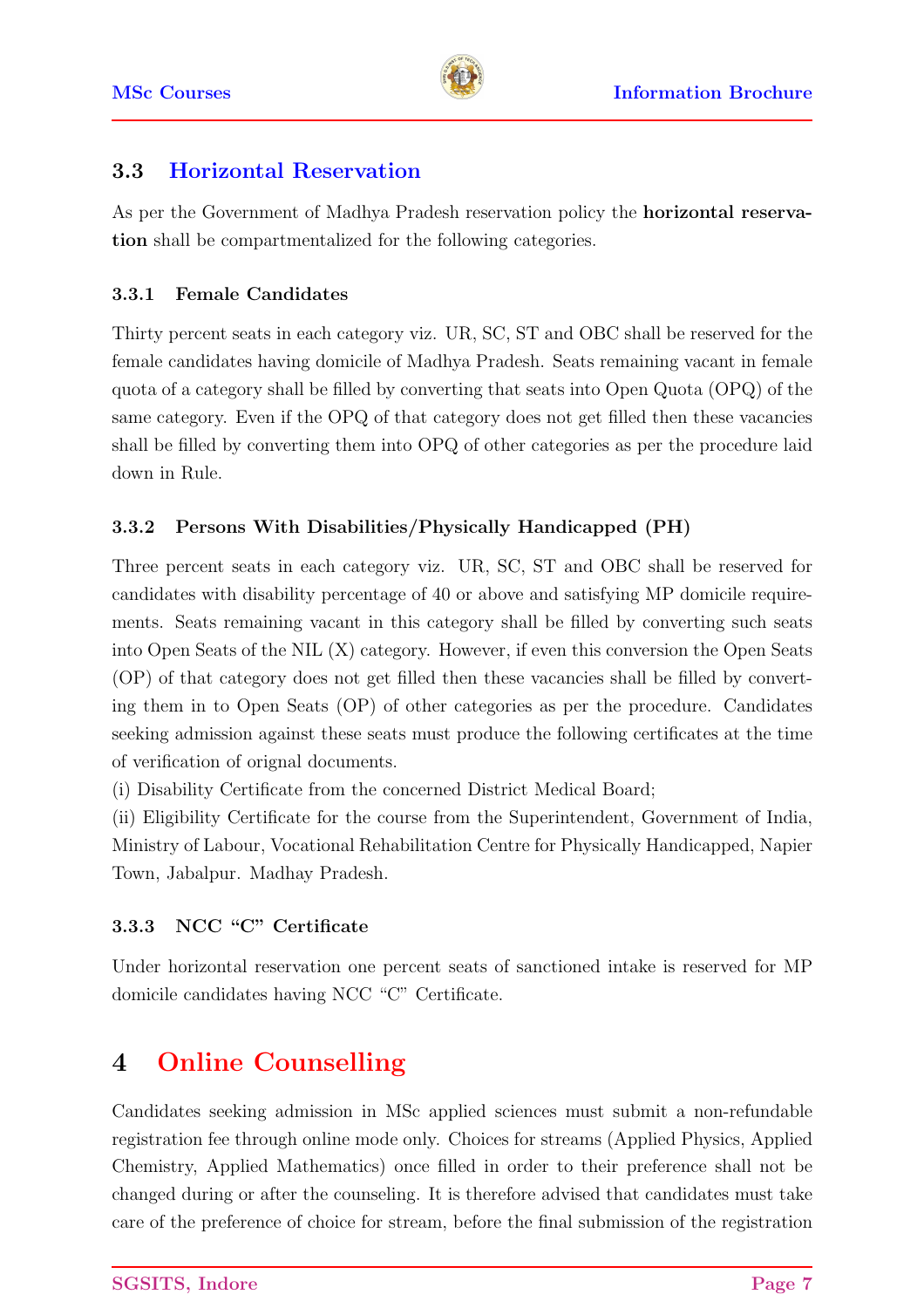

form. If a candidate is selected in any stream, upgradation of stream is possible only if the vacant seats are available in the desired stream and candidate have submitted the course fees. If a candidate does not report for admission as per schedule, his/her candidature will be canceled for the allotted stream. First round of online counseling will take place on the basis of the merit list of the qualifying exam. In case of equal score of two or more candidates rank will be decided on the basis of date of birth (older will get preference). Subsequently, if the seats remain vacant further allotment lists may be declared as per schedule.

## <span id="page-7-0"></span>5 Online Fee Submission

To confirm/reserve admission for a course/stream, the candidate who qualify for the merit list of the course is required to deposit first semester fee through online transaction on PG admission portal.

## <span id="page-7-1"></span>6 College Level or Spot Round Counselling

Seats remain vacant after online counseling can be filled via college level or spot round counselling. The candidate will get preference of stream purely on the basis of common merit of his/her score (CGPA/GPA/Percentage) of qualifying examination.

## <span id="page-7-2"></span>7 Admission Cancellation Policy

If at any stage it is found that a candidate has got admission in the institute on the basis of false or incorrect information or by hiding relevant facts or if at any time after admission it is found that the admission was given to the candidate due to some mistake or oversight, the admission granted to such a candidate shall be liable to be canceled forthwith without any notice at any time during the course of his/her studies.

#### <span id="page-7-3"></span>7.1 Vacancy Due to Cancellation

Vacancy/vacancies arising (in particular class/category/compartment) due to cancellation of admission or due to non-reporting of candidates by the stipulated date, shall be considered in the counselling and added directly to the existing vacancy/vacancies available for allotment.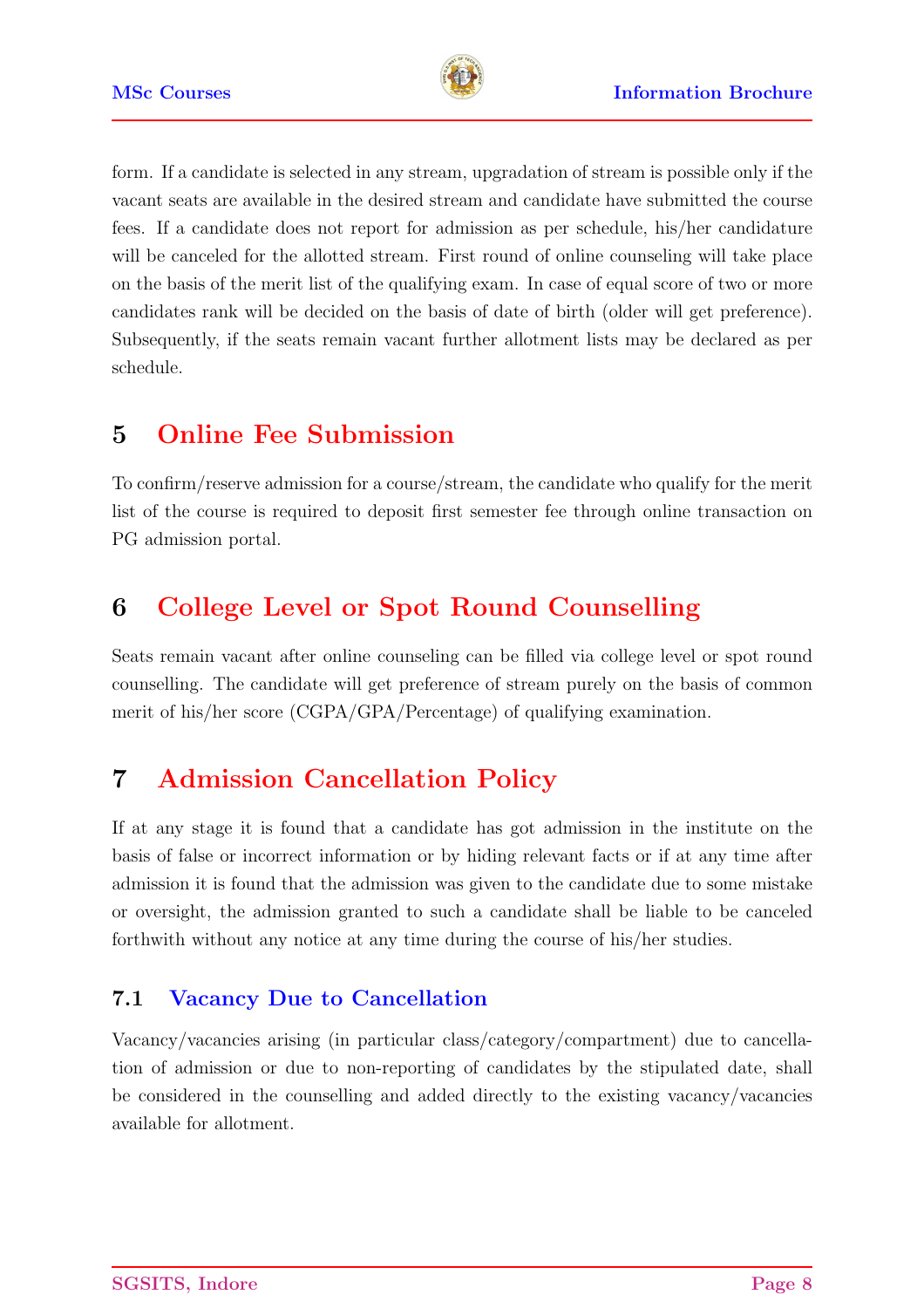

## <span id="page-8-0"></span>8 Instructions for Selected Candidates

- (i) List of the candidates selected (as per the merit of the qualifying exam) for admission through the first round of counselling will be displayed on Institute website.
- (ii) Selected candidates are required to deposit one semester fee and complete the formalities for registration in the institute as per the schedule.
- (iii) If the candidate does not get registered within stipulated time, his/her candidature shall be considered cancel and the eligible candidates from the waiting list will be offered admission against vacant seats as per the schedule. Therefore, the candidates from wating list are required to report before stipulated time on the scheduled dates, failing which their candidature will be treated as cancel.
- (iv) At the time of admission, the candidate can opt for no-pgradation of allotted Course/Branch, if his/her first choice is not allotted and the candidate does not want upgradation. If no-upgradation choice is not given by the candidate, automatic upgradation of choices shall be performed during/after counselling as per rule.
- (v) Online verification of the the following documents will be done
	- (a) Original GATE/GPAT Score Card (if applicable).
	- (b) Proof of Date of Birth (Certificate/Marksheet of HSC/HSSC Examination)
	- (c) Qualifying Degree
	- (d) Mark Sheets of all Years/Semesters of Qualifying Degree.
	- (e) Caste Certificate (For SC/ST/OBC candidates of MP).
	- (f) Transfer Certificate and Character Certificate from the Principal of the College last attended (may be submitted within 15 days after admission).
	- (g) Migration Certificate (may be submitted within 15 days after admission).
	- (h) NCC "C" Certificate, if applicable.
- (vi) Due to COVID-19 PANDEMIC, selected candidates are advised for not to come at institute and regularly visit institute website for updates.
- (vii) The candidate who are appearing for the qualifying examination also considered for admission. However, such candidates are admitted provisionally, subject to the condition that:
	- (a) He/she will submit the original Mark sheet/Degree of the qualifying examination before on or before the stipulated date as decided by the institute.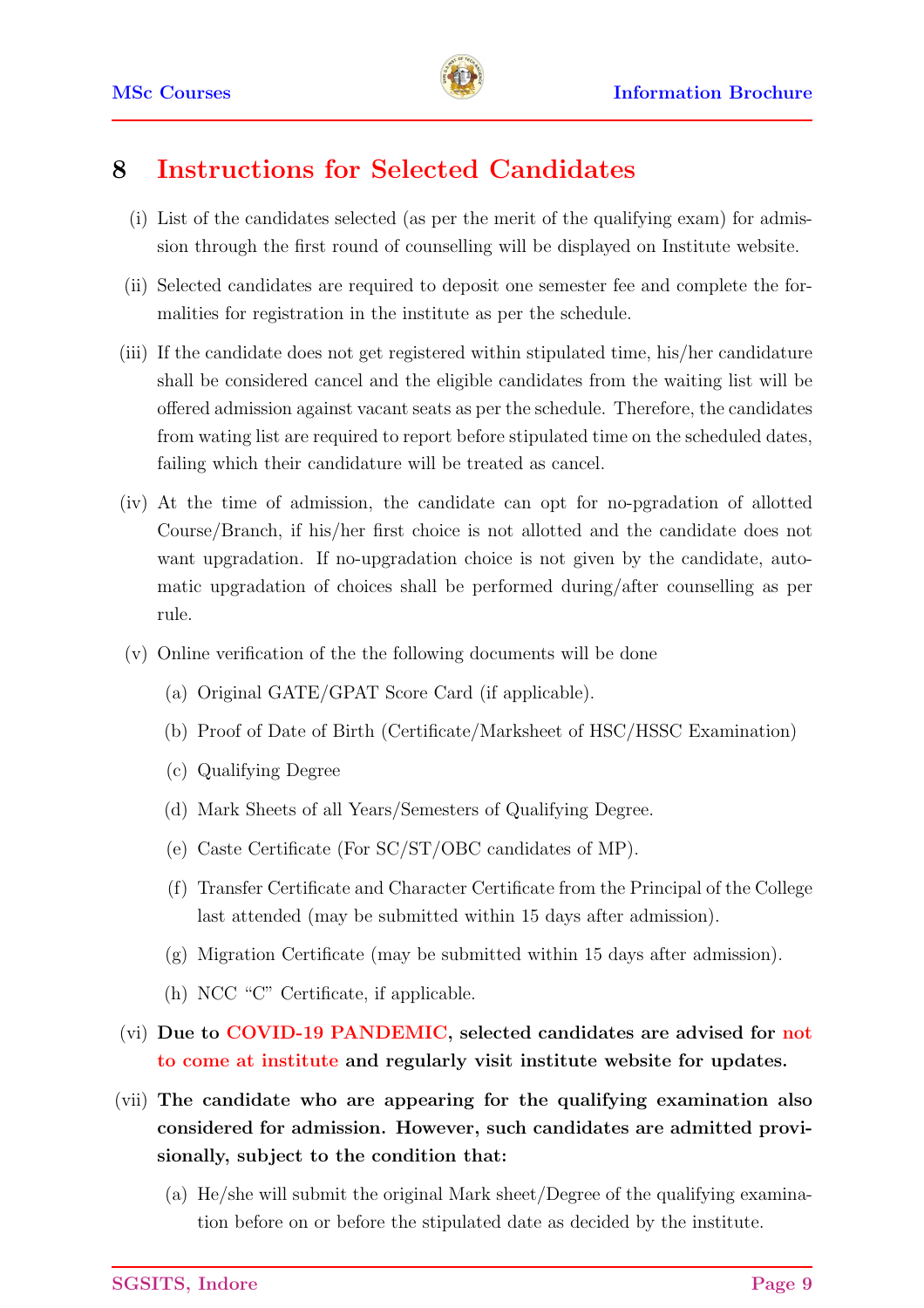

- (b) He/she will meet the eligibility criteria.
- (c) He/she will submit the CLC and Migration certificate before on or before the stipulated date as decided by the institute.

For any other clarifications, the candidates may visit at <www.dtempcounselling.org>. The online portal of department of technical education and skill development, Government of Madhya Pradesh, India

# <span id="page-9-0"></span>9 Important Date/Schedule for Admissions in MSc Applied Sciences

Table 2: Important dates/schedule for admission in MSc applied sciences

| Event                                           | Date        |  |
|-------------------------------------------------|-------------|--|
| Date of advertisement                           | 02 Aug 2021 |  |
| Online registration starts                      | 02 Aug 2021 |  |
| Last date for online registration               | 25 Aug 2021 |  |
| Declaration of merit list                       | 31 Aug 2021 |  |
| Last date for admission of selected candidates  | 07 Sep 2021 |  |
| Date of spot round or college level counselling | 10 Sep 2021 |  |
| (Only if seat remains vacant)                   |             |  |
| Commencement of classes                         | 01 Oct 2021 |  |

Changes in schedule, if any, or any other correspondence regarding the admission shall be placed only on the admission portal of the institute official website <www.sgsits.ac.in>.

## <span id="page-9-1"></span>10 Fee Structure for MSc Applied Sciences

- (i) Fees should be paid through online mode only.
- (ii) Exemption to SC/ST/OBC category candidates may be given as per state government norms.
- (iii) As per the schedule for admission, the selected candidates must deposit total fees for one semester otherwise their candidature will be treated as cancel and they will not be considered for further lists/round of counselling except spot round.
- (iv) Only caution money shall be refunded to the candidates who cancel their admission after the date of commencement of the classes.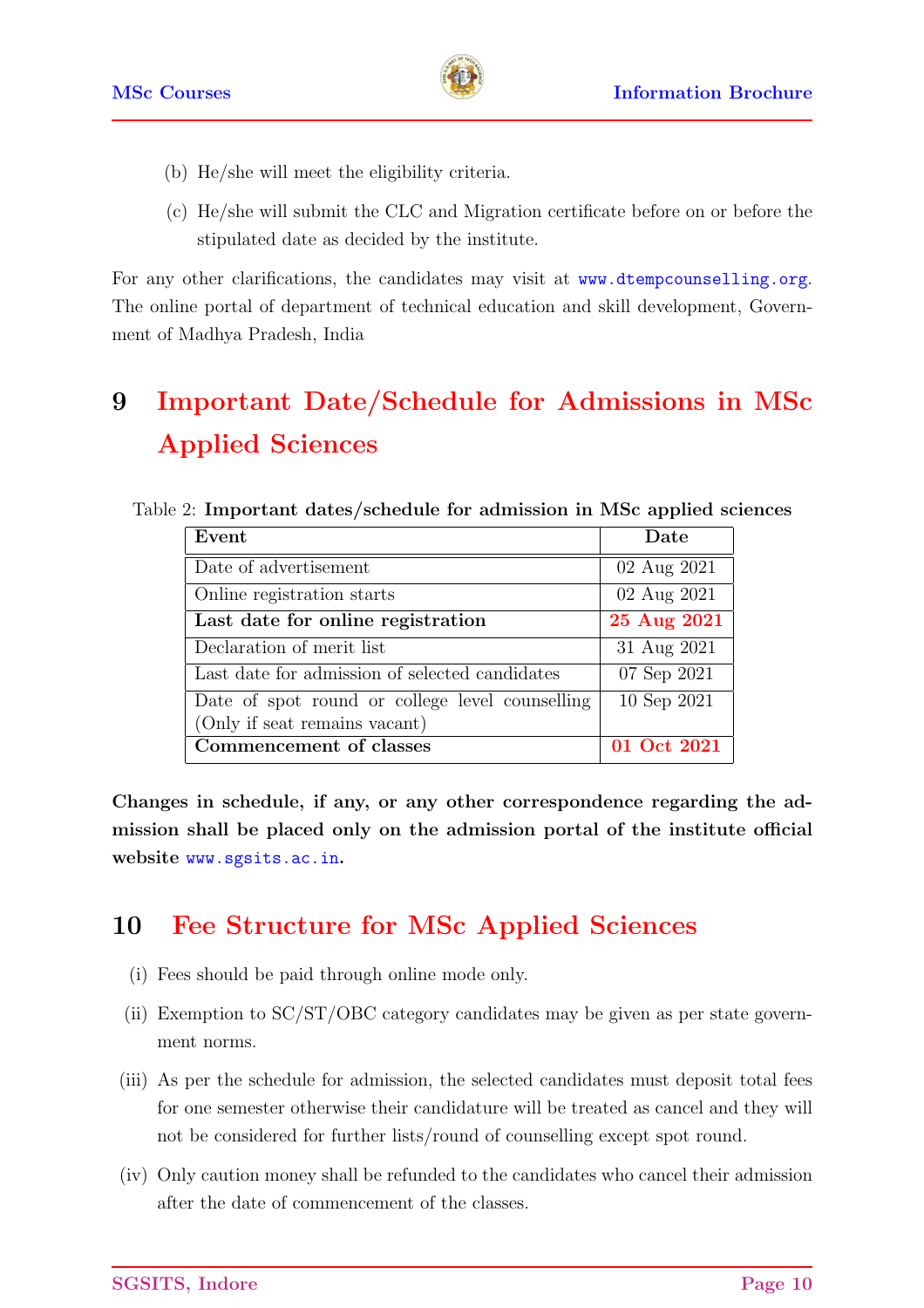



(v) If any changes in semester fee is made by the Institute/University, the same will be applicable.

| Details                                           | Amount (in Rs) |  |  |  |
|---------------------------------------------------|----------------|--|--|--|
| Per Semester Fee payable at the time of admission |                |  |  |  |
| Tuition Fees                                      | 10000          |  |  |  |
| Miscellaneous Fees                                | 9250           |  |  |  |
| Exam Fees                                         | 2500           |  |  |  |
| (a) Total                                         | 21,750         |  |  |  |
| Fee payable only once at the time of admission    |                |  |  |  |
| Details                                           | Amount (in Rs) |  |  |  |
| Exam Development Fee                              | 1000           |  |  |  |
| Prospectus Fee                                    | 100            |  |  |  |
| Caution Money                                     | 5000           |  |  |  |
| University Fee                                    | 165            |  |  |  |
| (b) Total                                         | 6,265          |  |  |  |
| Total Fees for First Semester $((a) + (b))$       | 28,015         |  |  |  |
| Rs Twenty Eight Thousand Fifteen Only             |                |  |  |  |

Table 3: Fee payable for the admission in MSc Applied Sciences

### <span id="page-10-0"></span>11 Hostel Fee

In the premises of its campus the institute is providing hostel accommodation for the regular students of undergraduate (UG) postgraduate (PG) and PhD Programmes. Under the mentorship of Director SGSITS-Indore and Dean, Student welfare, SGSITS-Indore, the we have a team of one chief ward, ten co-wardens and six office staff. Girls'/Boys' hostel also have a dedicated team of staffs looking for the maintenance of electrical, housekeeping, civil, carpentering and internet facilities. We ensure that the hostel students acquire a clean, peaceful, safe, well organised accommodation which is equipped with all the facilities required for the growth of their physical, mental, academic and research aptitude. The details of hostel fee per semester to be deposit by a candidate seeking hostel accommodation are as follows.

- In addition to the above fee, every student is required to pay refundable Hostel Caution Money of Rs 4000 (Four Thousand Only).
- The electricity charges are subject to variation on the basis of actual average consumption of electricity per student.
- Per semester mess charges for daily one time breakfast, lunch and dinner are Rs 12,000 (Rs Twelve Thousand Only) for boys' hostel mess and Rs 12,060 (Rs Twelve